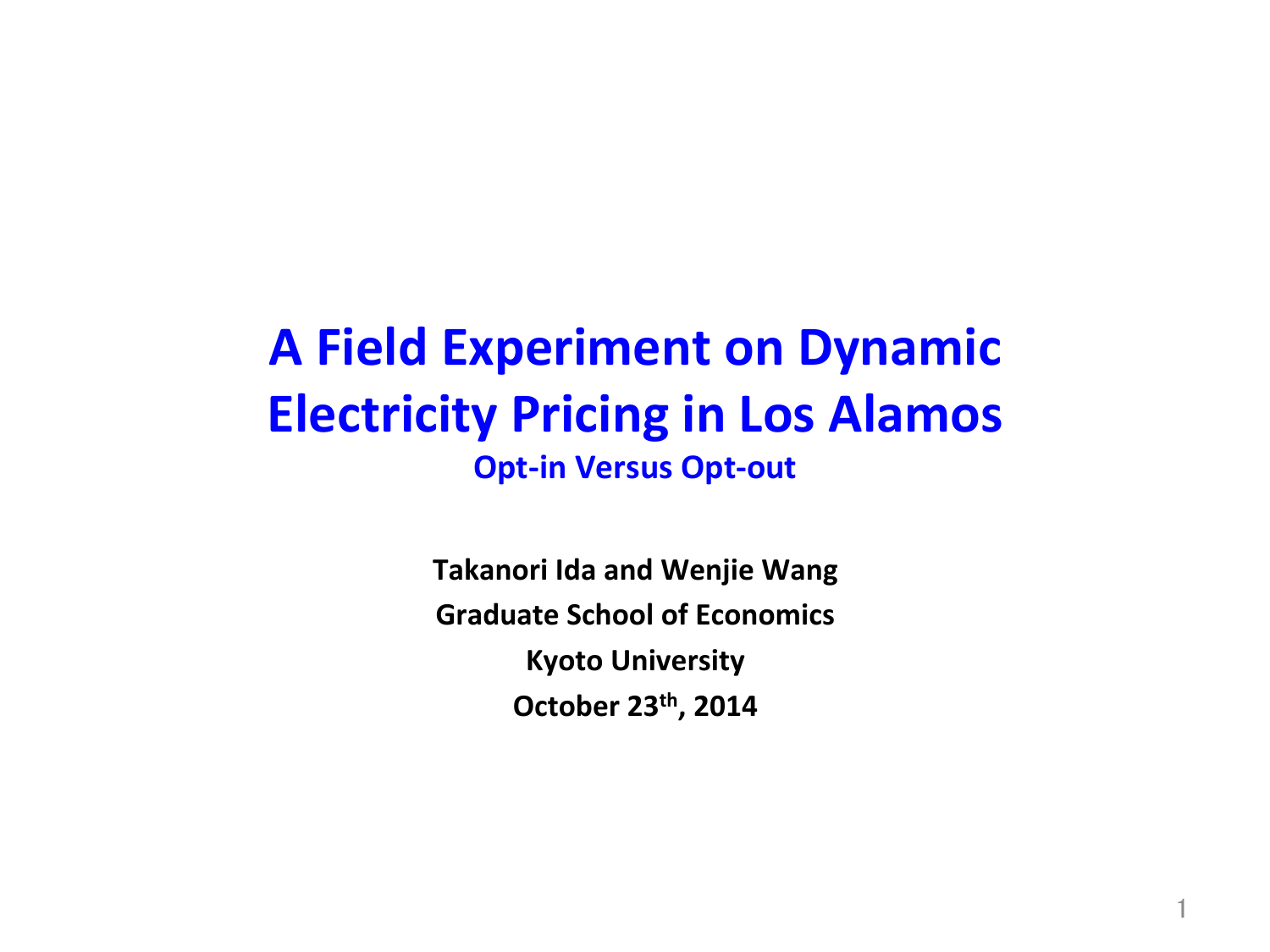#### **Research on Smart Grid Economics in Ida Lab**

Prof. Ida works as an economic advisor for **Japan's Ministry of Economy, Trade and Industry (METI)** to investigate the economic consequence of smart meter, energy management system and smart community.

He also manages METI's social experiment programs on smart grid economics, which have been conducted in four cities (2011-2014): Yokohama, Toyota, Kyoto and Kyushu.

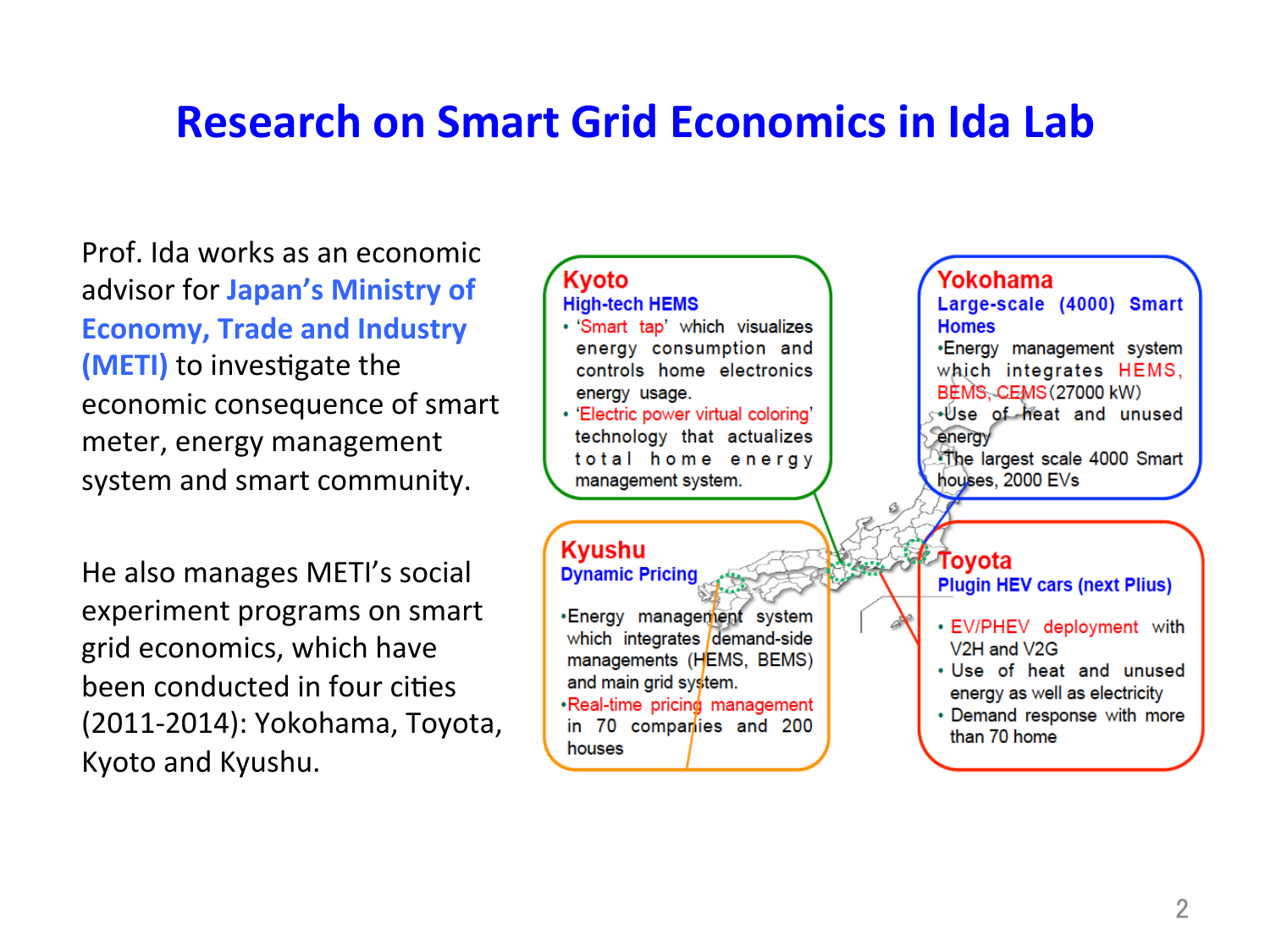#### **Demand Response Experiment in Los Alamos County**

- The main objective of the Mesa Smart Meter Study is to evaluate **Peak-Cut Effects** under distinct combinations of dynamic electricity pricing programs **(Critical Peak Pricing/Peak Time Rebate)** and customer enrollment procedures (**Opt-in/Opt-out**).
- The CPP tariff can be considered as incentive framed as **"loss"**, while the PTR tariff can be considered as incentive framed as "gain". Studies in Behavioral Economics point out that "loss" always looms much larger than "gain".
- On-peak period is set to be  $4$ pm 7pm of weekdays; Maximum 15 days of event days for summer and also 15 for winter.
- To ensure high reliability of results, we implement the experiment using **Randomized Control Trial (RCT)** with 3 treatment groups and 1 control group.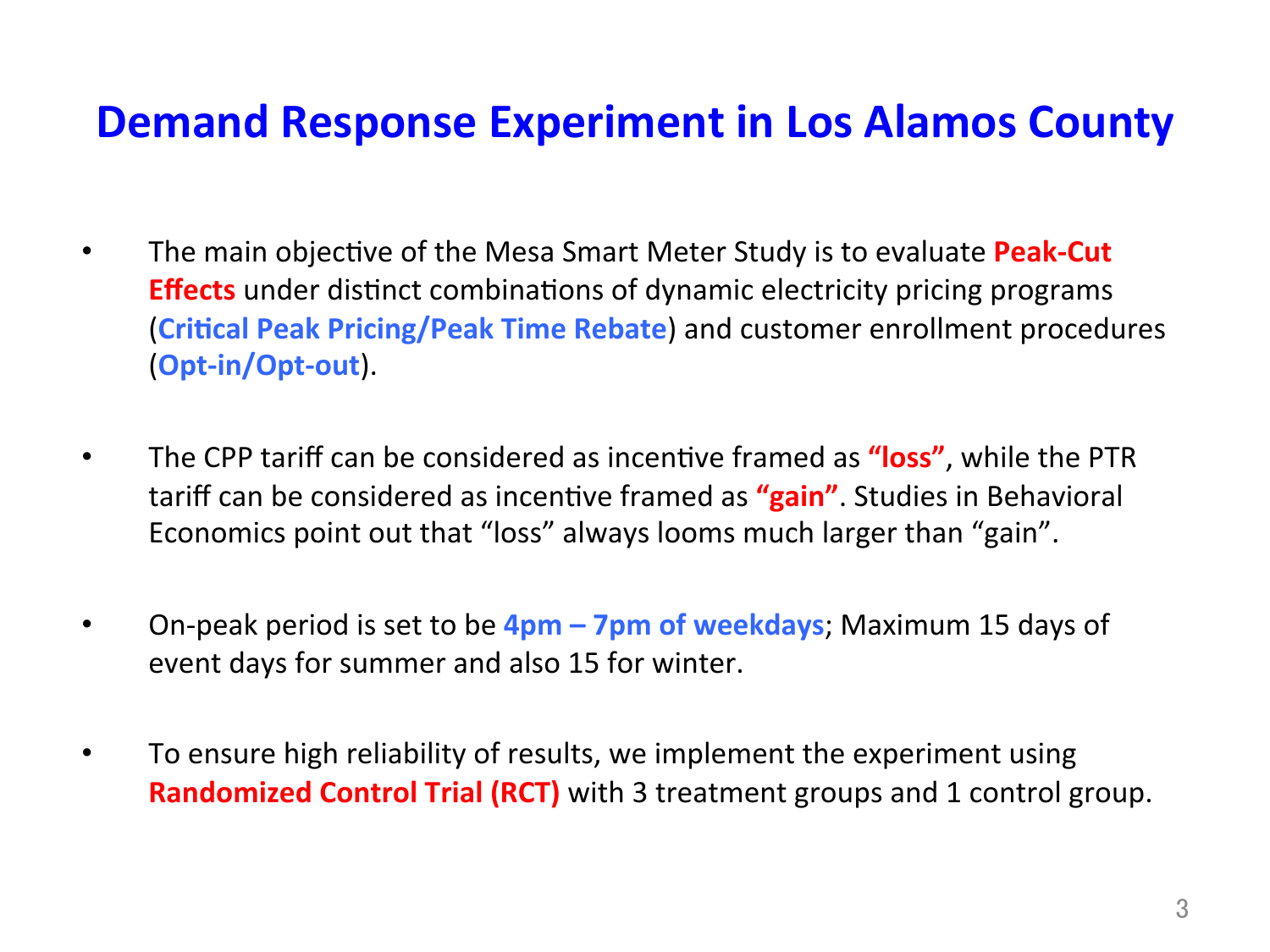#### **Decisions by Default: Opt-in Versus Opt-out**

- The Los Alamos experiment is **1st in the world** to test the relative effectiveness of distinct combinations of default options (opt-in versus opt-out) and framing of economic incentive (gain versus loss).
- Decisions by defaults have recently become an important issue in many fields (insurance, finance, marketing, medicine, energy, etc.). Individuals often have a strong tendency to choose the default option (i.e., the option assigned to them).
- Example: Organ Donation in Europe, explicit-consent (opt-in) countries vs. presumed-consent (opt-out) countries.



Johnson and Goldstein (2003): "Do defaults save lives?", SCIENCE, 302(5649), pp.1338-1339  $\Lambda$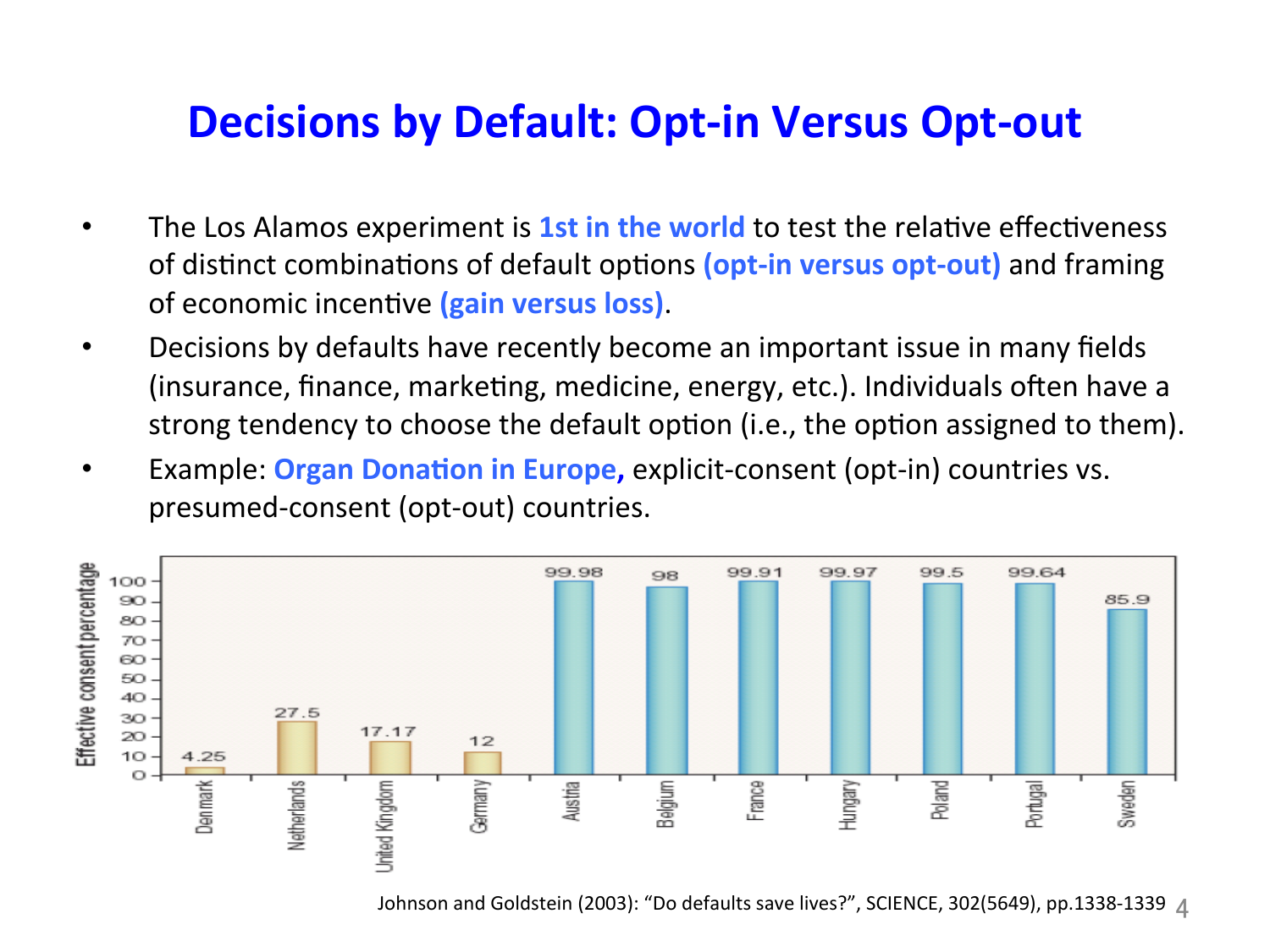#### **Decisions by Default: Opt-in Versus Opt-out**

Famous example in U.S.: **401(k) retirement saving plan**. When employees must **opt-in** the plan, less than **50%** enrolled. When they are automatically enrolled, very few **optout**, resulting in nearly **100%** enrollment.

However, using opt-out procedure may generate **customer inertia**: employees stick with the default saving rate (3%) of the opt-out program, leading to dramatic decrease in the number of people who choose to save more than 3%.

The problem of "default effects" can become even more complicated when **incentive can be offered either as gain or as loss.** 



#### **Saving Rate Chosen by Employees**

Madrian and Shea (2001):"The power of suggestion: inertia in  $401(k)$  participation and savings behavior", QUARTERLY JOURNAL OF ECONOMICS, 116(4), pp.1149-1187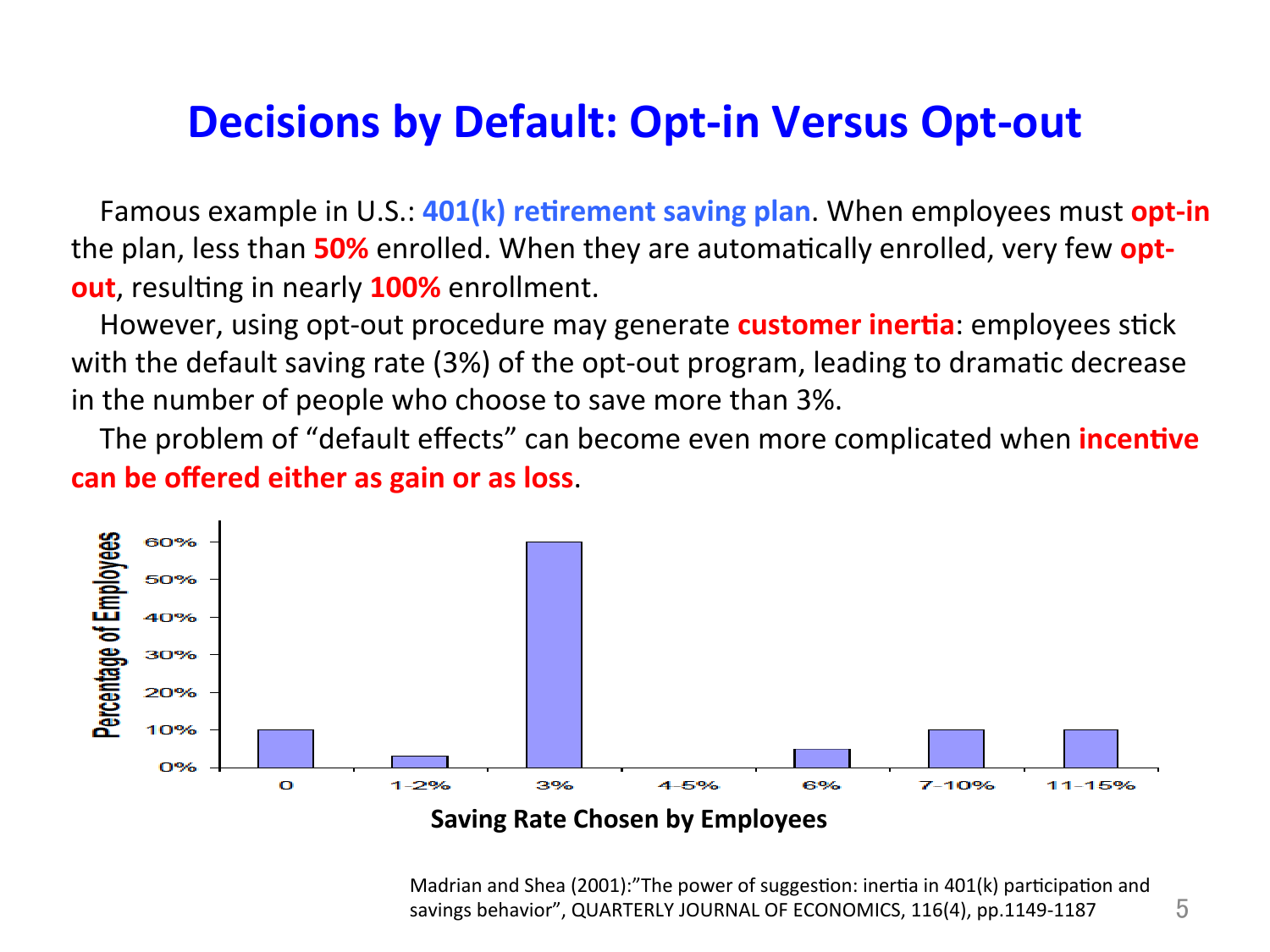### **Insights from the Los Alamos Experiment**

- **Very high customer acceptance rate can be achieved even under opt-in enrollment procedure**, which can be largely attributable to LAC customers' high education levels and technology related experiences.
- **Peak-cut Effects can be achieved** even in regions with rather **Mild Climates** (avg.max.temperature 77.2°F in summer).
- Average Peak-cut Effects in LAC :
	- **Opt-in CPP > Opt-out CPP > Opt-out PTR**
- i.e., Opt-in  $x$  "Loss"  $>$  Opt-out  $x$  "Loss"  $>$  Opt-out  $x$  "Gain"
- Customer Welfare & Bill Impact: saving of the **opt-in CPP group dominates** that of the opt-out CPP group.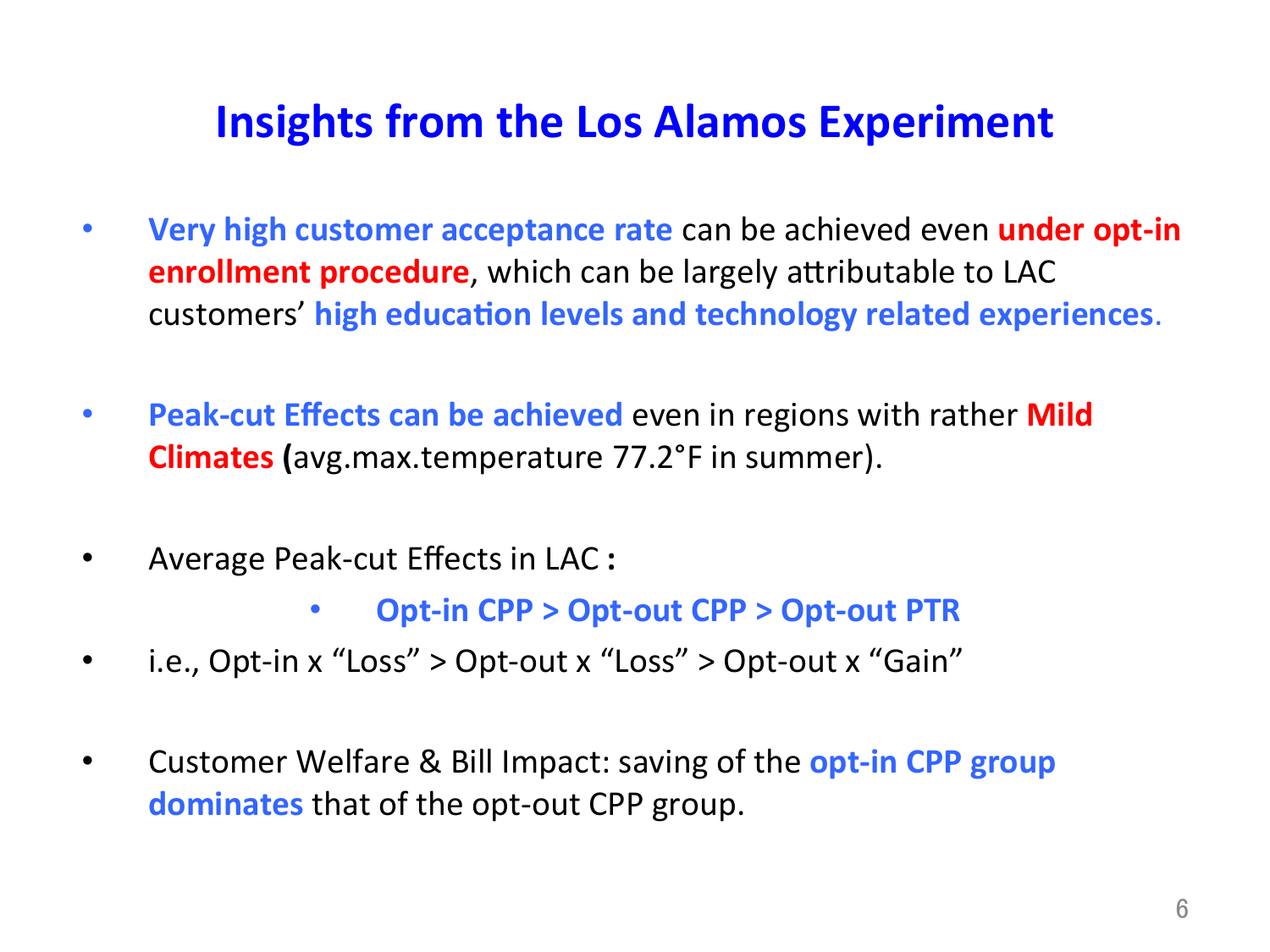### **Opt-in Versus Opt-out in Dynamic Electricity Pricing**

**Customer enrollment rates** can be quite low for opt-in pricing programs, while those for opt-out programs are extremely high.

**Example:** enrollment rates of several demand-response pilots conducted in U.S.: Detroit Edison (opt-in), Oklahoma Gas & Electric (opt-in), Minnesota Power (opt-in & opt-out), and Sacramento Municipal (opt-in & opt-out).



#### **Customer Fnrollment Rates**

-"Smart Grid Investment Grant: Consumer Behavior Studies", U.S. Department of Energy 7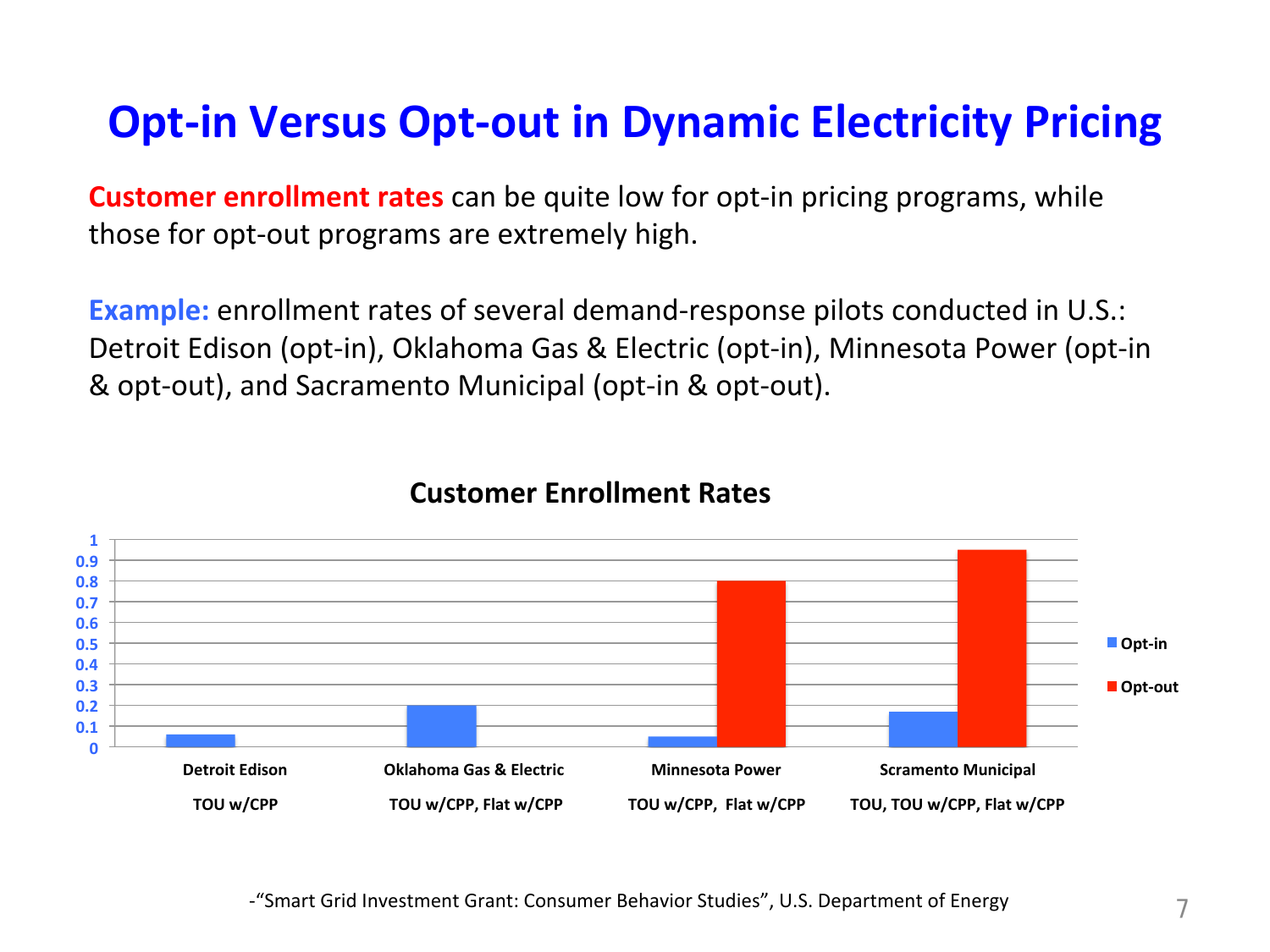## **Existing Concerns for Dynamic Pricing Programs**

There are other issues/concerns in the demand-response literature:

- **Opt-in CPP:**
- Those who choose to "opt-in" may disproportionately be "**structural winners" or "free riders":** customers who have low on-peak consumption, and thus save money under CPP rate even without changing behavior ; e.g., Borenstein (2013).
- $\rightarrow$  Low aggregate demand reduction impact
- **Opt-out CPP:**
- However, it is not offered on a voluntary basis, thus can be **politically difficult** for utilities to implement in practice (less acceptable to customers/policy makers); e.g., Wolak (2010).

#### $\rightarrow$  Less likely to be implemented in practice

#### **Opt-out PTR:**

• It can be seen as **Incentive framed as "gains"**, thus probably less effective than CPP (incentive frames as "loss"); e.g., Wolak (2010, 2011b).

 $\rightarrow$  **"Loss Aversion" effect**: e.g., the incentive of PTR customers to save energy on very hot/cold days may be rather low, etc. We will discuss this issue further.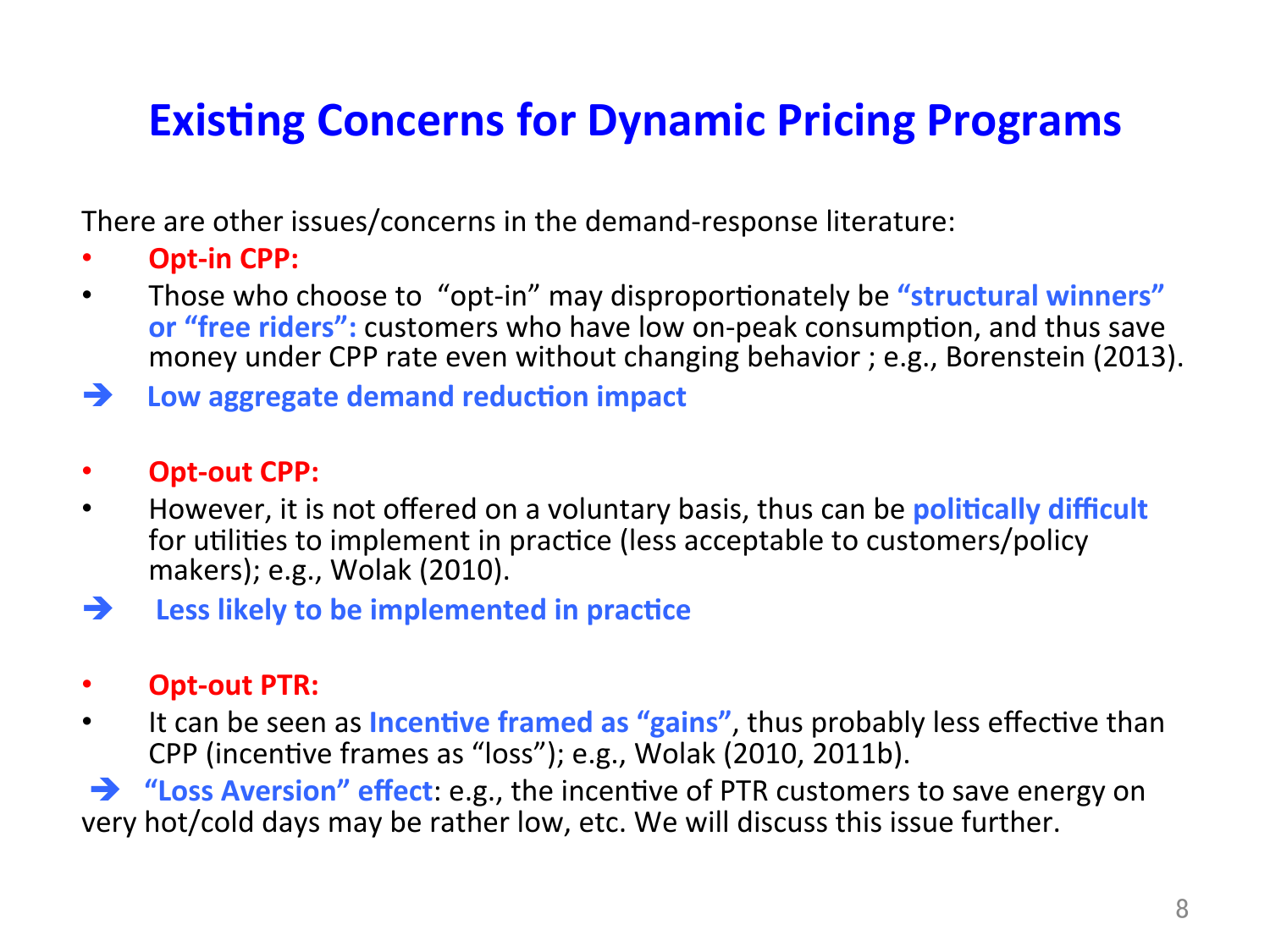#### **Customer Enrollment Rate of Opt-in CPP group**

• Customer Enrollment Rates in the **Smart Pricing Option (SPO) Pilot of Sacramento Municipal Utility District:** 

**Opt-in CPP**:  $16\% \sim 18\%$  vs. **Opt-out CPP**:  $93\% \sim 98\%$ 

In their experiment, opt-out CPP group has generated much larger aggregate peak reduction. Indeed, opt-in CPP customers need to generate **6 times** the peak-cut effects of their opt-out counterparts to have similar aggregate impact.

In contrast, Customer Enrollment Rate in the LAC experiment:

**Opt-in CPP: 63% vs. Opt-out CPP: 97%** 

\* The conventional wisdom that "because of extremely high customer enrollment rate, peak reduction of opt-out CPP will be much larger than opt-in CPP" has been challenged by the Los Alamos experiment.

- What factors may have led to low opt-in enrollment rate in existing studies?
- **Status quo bias, Inexperience to the related technology, Procrastination, etc.**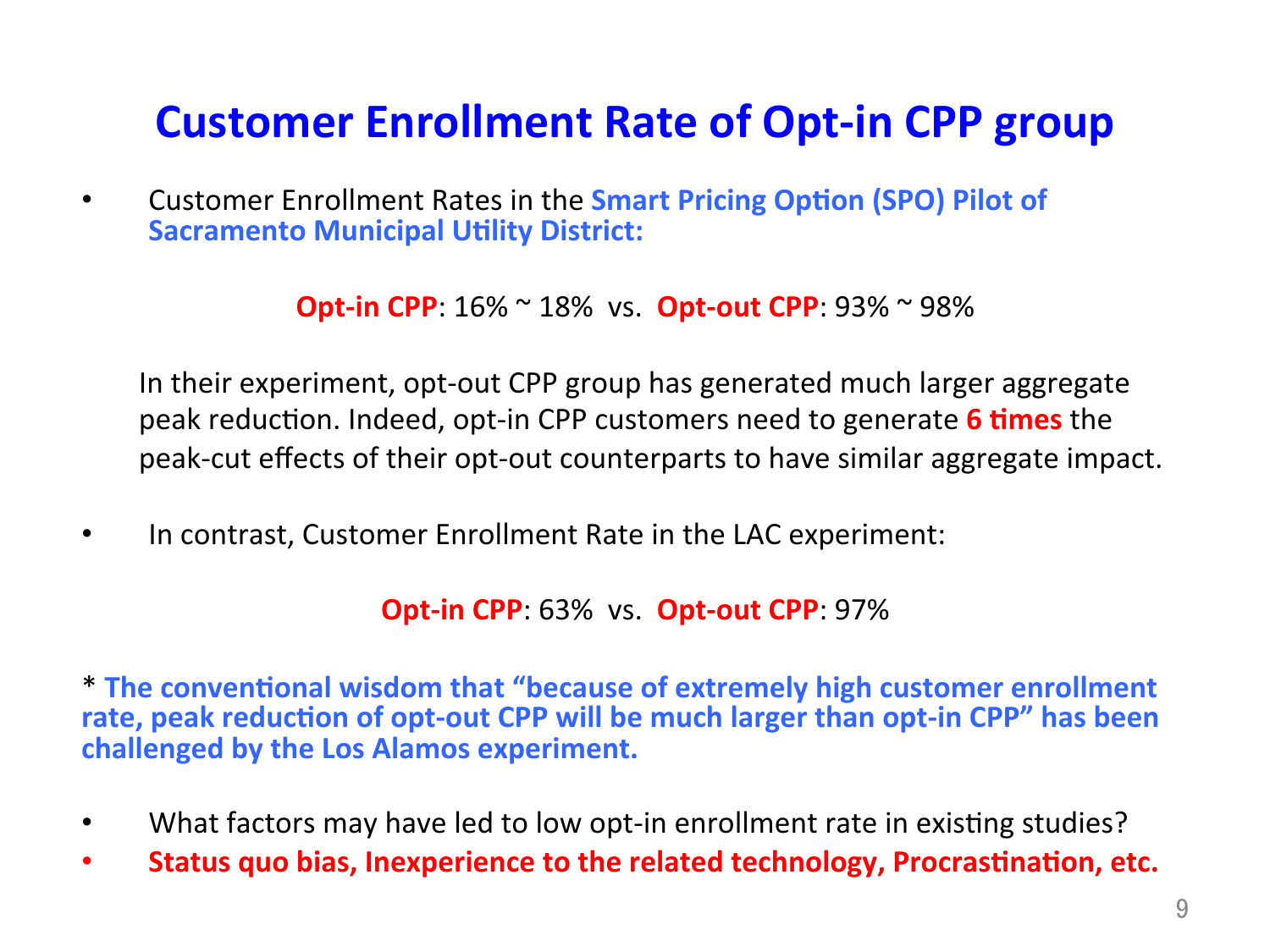#### **Customer Enrollment Rate of Opt-in CPP group**

**What factors may led to high Opt-in CPP enrollment rate in LAC?** 

**1. Bill protection** 

**2. Education level/Experience: one of the highest education levels in U.S.; many** hold Ph.D. degrees and/or work as scientists/engineers at LANL.

 $\rightarrow$  More open to/familiar with smart grid technologies/dynamic pricing programs;

 $\rightarrow$  More rational decision making.

**Bachelor's degree or higher, percent of persons age 25+ (2008-2012)** 



**Median household income (US\$, 2008-2012)** 

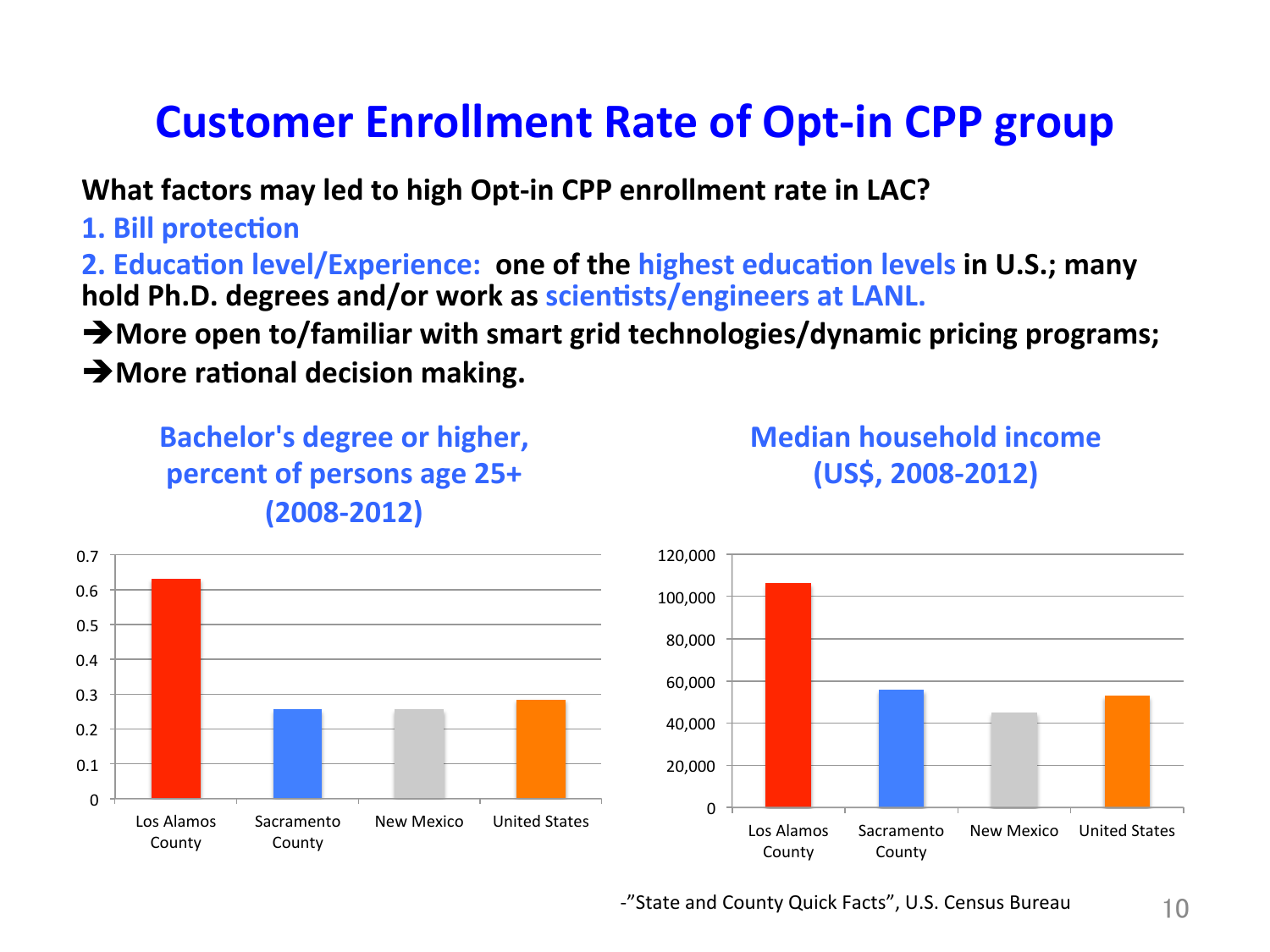#### **Peak-cut Impact in Regions with Mild Climates**

Some Characteristics of the Los Alamos Experiment:

- 1. **Mild climate**: 65.9°F (avg., Jul.-Sep.); 77.2°F (avg.max., Jul.-Sep.).
- 2. Low Central Air Conditioner (CAC) saturation: lower than 10% of households.

Almost all existing studies have been conducted in regions with hot climates. One exception is California's **Statewide Pricing Pilot (SPP).** 

Avg. Temperature (Jul.-Sep.): Zone 1: 73.5°F, Zone 2: 79.4°F, Zone 3: 88.6°F, Zone 4: 98.8°F; Statewide Avg. CAC saturation: 43%.



#### **(Net) CPP Peak-cut Effects of Zone 1-Zone 4:**

#### **□ Critical Weekdays**

Normal Weekdays

City Examples for Each Climate Zone:

**Zone 1: Santa Cruz; Zone 2: Long Beach; Zone 3: Sacramento; Zone 4: Lancaster.** 

- "Impact Evaluation of the California Statewide Pricing Pilot, Final Report", Charles River Associates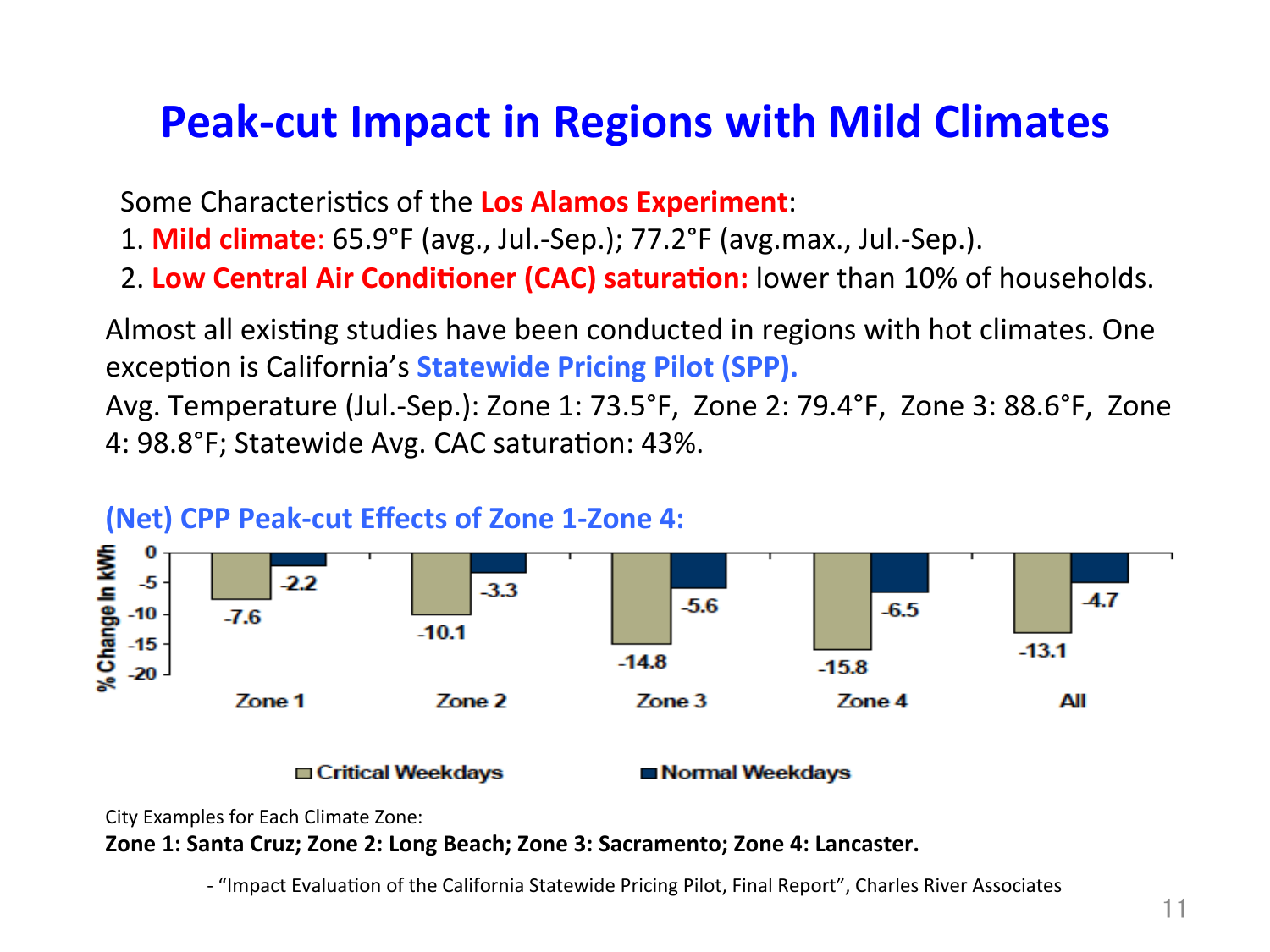# **Who participate into the experiment? & Who choose Opt-in CPP?**

- **Estimation results suggest that customers with high average daily consumption** are more likely to participate in our experiment, and among customers assigned to the opt-in CPP group, those with **high on-peak usage** are more likely to choose CPP rate, very different from standard prediction.
- Therefore, in the Los Alamos experiment, not only **"structural winners"**, but also **"structural losers"** (i.e., customers with high on-peak consumption) also choose to opt-into CPP rate. This could be very important for the success of an "opt-in" based dynamic pricing program.
- This suggest that it is desirable to use customer tools such as Bill Protection, at least in the beginning year of the dynamic pricing program.

\*Note: we use Binary Choice model here:

• 
$$
Pr(y_i = 1 | X) = F(X'_1 b)
$$

Let  $y=1$  if "I" participates in the experiment and  $y=0$  otherwise. "X" denotes household characteristics, e.g., average daily consumption, on-peak/off-peak ratio. F is normal distribution function. Similar specification for the analysis on opt-in CPP customers.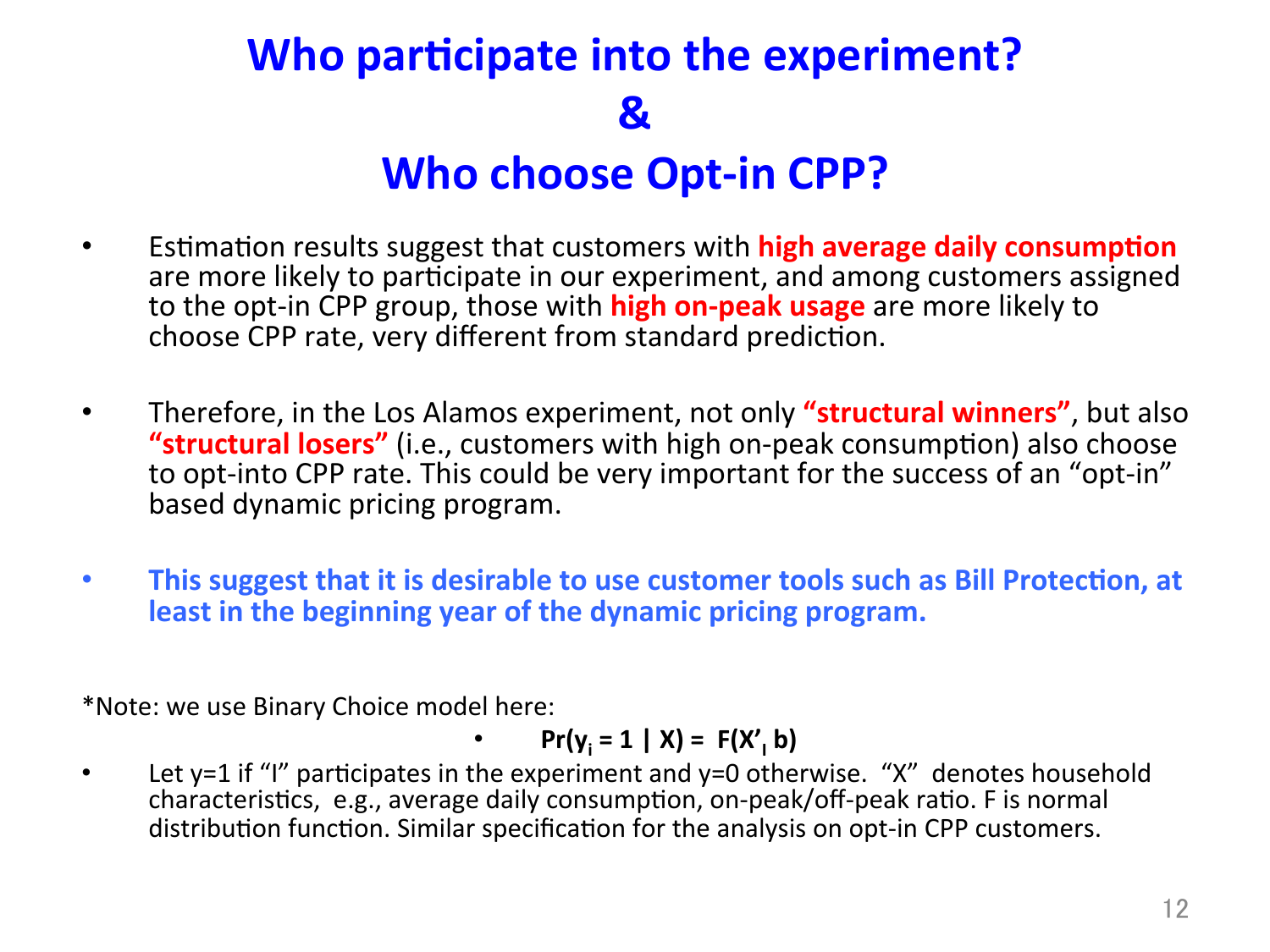## **Estimation Results (Summer 2013)**

| Treatment <sup>'</sup><br><b>Groups</b> | <b>Gross Peak-cut</b><br>(Intent-to-treat) | <b>Net Peak-cut</b><br>(Treatment-on-treated) |
|-----------------------------------------|--------------------------------------------|-----------------------------------------------|
| <b>Opt-in CPP</b>                       | $-6.8%***$<br>(0.016)                      | $-10.4%***$<br>(0.025)                        |
| <b>Opt-out CPP</b>                      | $-4.5%$ **<br>(0.020)                      | $-4.7\%**$<br>(0.020)                         |
| <b>Opt-out PTR</b>                      | $-3.9\%**$<br>(0.020)                      | $-4.0\%**$<br>(0.021)                         |

**Gross Peak-cut:** the effects of those who are offered certain treatment; important for the analysis of the **aggregate load impact**.

**Net Peak-cut:** the effects of those who are not only offered but also actually accepted the treatment; important for the **analysis of customer behaviors**.

**Test of Equality of Average Treatment Effects Probability(Opt-in CPP = Opt-out PTR): 10%\* for Gross., 1%\*\*\* for Net. Probability(Opt-out CPP = Opt-out PTR): 77% for Gross., 78% for Net. Probability(Opt-in CPP = Opt-out CPP): 20% for Gross., 1%\*\*\* for Net.**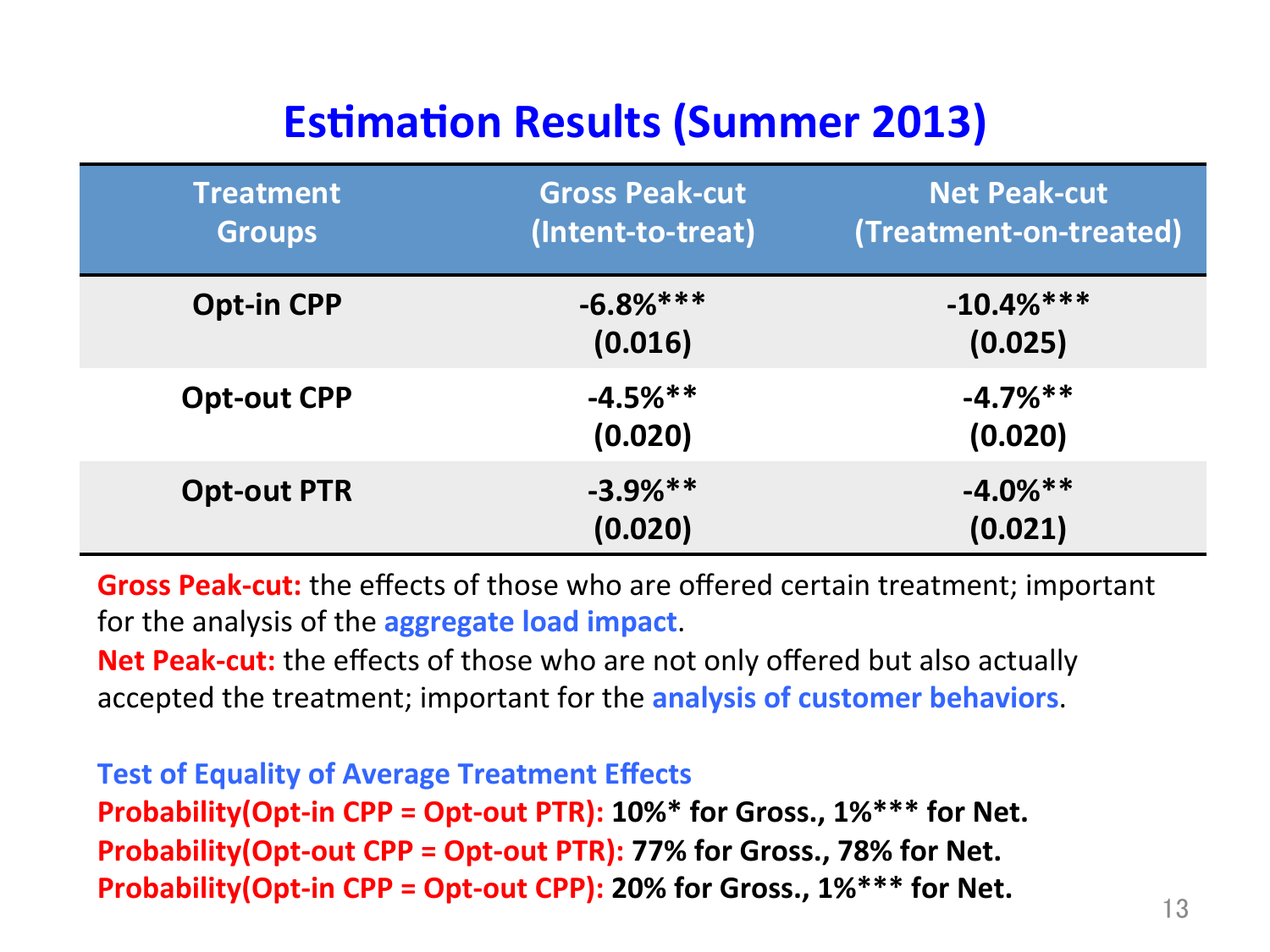## **Estimation Results (Winter 2013)**

| <b>Treatment</b><br><b>Groups</b> | <b>Gross Peak-cut</b><br>(Intent-to-treat) | <b>Net Peak-cut</b><br>(Treatment-on-treated) |
|-----------------------------------|--------------------------------------------|-----------------------------------------------|
| <b>Opt-in CPP</b>                 | $-4.6%***$<br>(0.013)                      | $-6.9%***$<br>(0.019)                         |
| <b>Opt-out CPP</b>                | $-4.1%***$<br>(0.015)                      | $-4.3%***$<br>(0.016)                         |
| <b>Opt-out PTR</b>                | $-3.0\%**$<br>(0.015)                      | $-3.1\%**$<br>(0.015)                         |

**Test of Equality of Average Treatment Effects Probability(Opt-in CPP = Opt-out PTR): 31% for Gross., 5%\*\* for Net. Probability(Opt-out CPP = Opt-out PTR): 52% for Gross., 52% for Net. Probability(Opt-in CPP = Opt-out CPP): 77% for Gross., 19% for Net.** 

\*Note 1: Similar to most results in the literature, the Peak-cut effects for winter are relatively lower compared with those for summer.

\*Note 2: For the estimation of peak-cut effects (summer & winter), we implemented panel data regression controlling time/household fixed effects.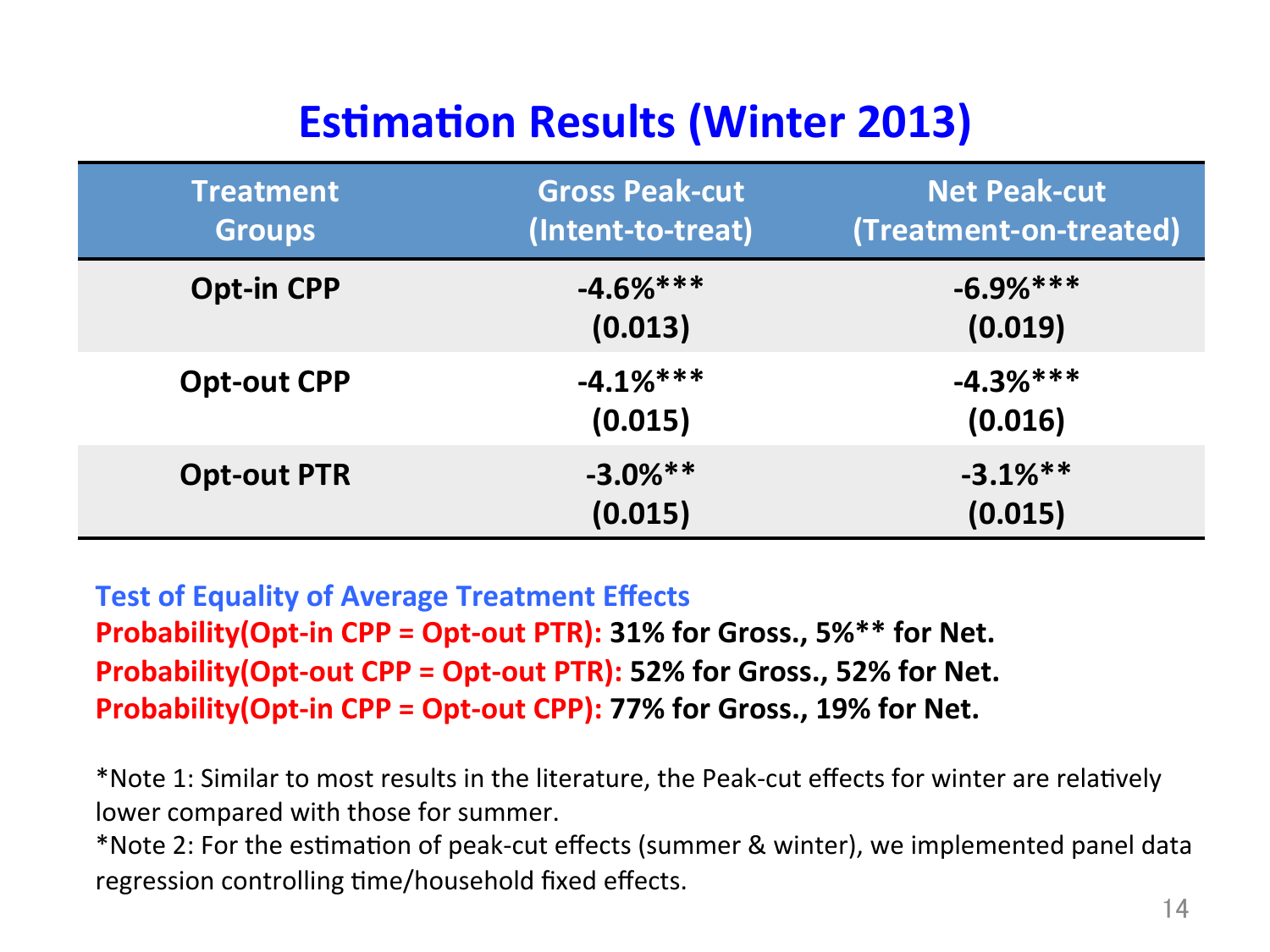# **Subgroup Analysis with Customer Characteristics (Air Conditioners/Electric Heaters)**

We separate sample into subgroups of customers with/without ACs for summer (with/without EHs for winter), and estimate (Net) Effects for each subgroup.



**Remark:** Opt-in CPP performs much better than opt-out PTR among households who have ACs/EHs. These results suggest there is **"loss aversion" effect** in opt-out PTR group. 

#### **CPP: incentive framed as "Loss"; PTR: incentive framed as "Gain".**

Suppose that on certain CPP/PTR event day, the weather is very hot. CPP customers with ACs still have strong incentive to adjust ACs since they face "**punishment" of high price (\$0.75/kwh)**. But PTR customers do not have such strong incentive; they may choose to abandon the rebate and pay **the standard flat rate (\$0.077/kwh)**.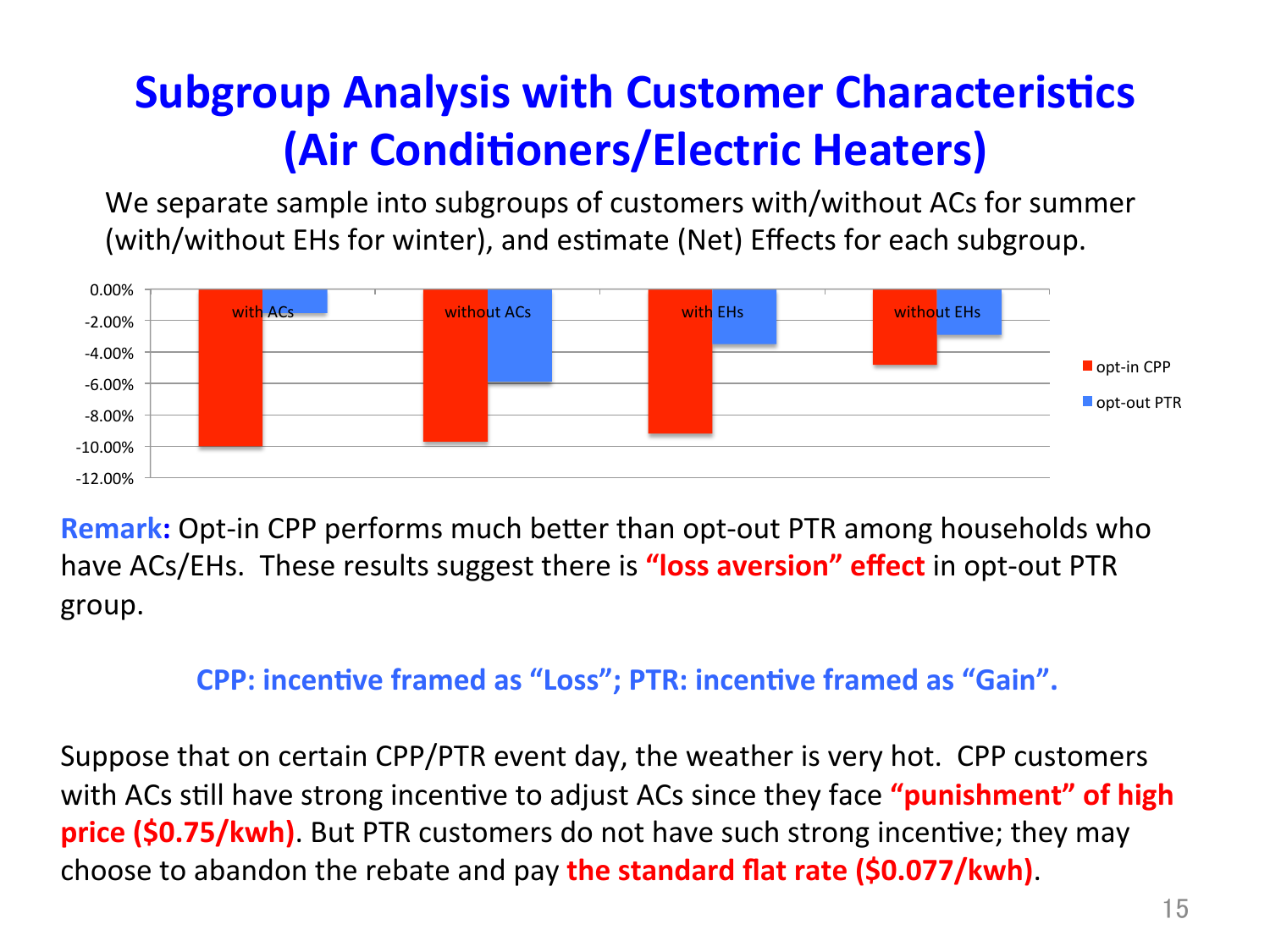### **Bill Impact and Customer Welfare**

**Bill saving of opt-in CPP group dominates opt-out CPP group:** 

1) Compared with the electricity bills of the control group, opt-in CPP customers save 4% more (Gross Effect) than opt-out CPP customers, and opt-in CPP customers who actually took the CPP treatment **save 7% more (Net Effect).** 



**Average Saving in Percentage** 

- 2) We also observe **Polarization Effect:** customers at the tails of the distribution of electricity usage (i.e., left tail: lowest usage customers, right tail: highest usage customers) are saving more.
- \* Possible reasons: low-usage customers may be more motivational and high usage customers may have **more available means** to reduce peak-time usage.